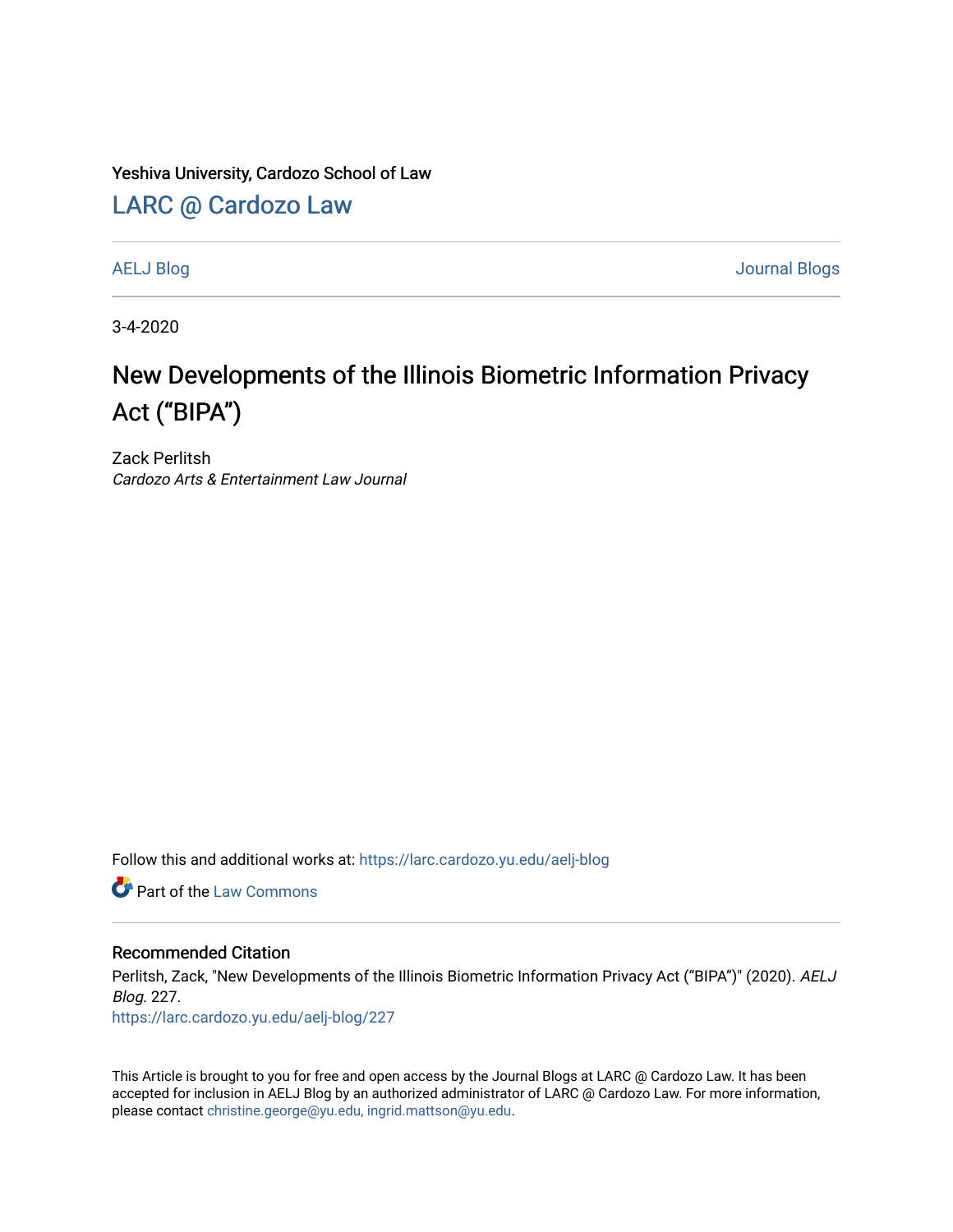## **New Developments of the Illinois Biometric Information Privacy Act ("BIPA")**

BY **ZACK PERLITSH**/ ON MARCH 4, 2020



*Image by Gerd [Altmann](https://pixabay.com/users/geralt-9301/?utm_source=link-attribution&utm_medium=referral&utm_campaign=image&utm_content=4791810) from [Pixabay](https://pixabay.com/?utm_source=link-attribution&utm_medium=referral&utm_campaign=image&utm_content=4791810)*

In recent weeks, an Illinois statute enacted in 2008 has garnered much attention from the legal community. The Illinois Biometric Information Privacy Act ("BIPA") governs the retention, collection, disclosure and destruction of biometric identifiers and biometric information ("biometric data") by private entities.[\[1\]](https://cardozoaelj.com/2020/03/04/new-developments-of-the-illinois-biometric-information-privacy-act-bipa/#_ftn1)

BIPA requires private entities possessing biometric data to establish a publicly available policy detailing a data retention schedule and guidelines for permanently deleting the data[.\[2\]](https://cardozoaelj.com/2020/03/04/new-developments-of-the-illinois-biometric-information-privacy-act-bipa/#_ftn2) Under BIPA an entity may only "collect, capture, purchase, receive through trade, or otherwise obtain" an individual's biometric data if they first (1) notify the individual in writing that their biometric data is being collected or stored, (2) notify the individual in writing of the purpose and length of time the biometric data is being "collected, stored, and used," and (3) "receive[] a written release executed by the subject of the" biometric data.<sup>[3]</sup>

BIPA has made headlines due in large part to the extremely plaintiff friendly structure and judicial interpretation of its enforcement provision. BIPA provides for a private right of action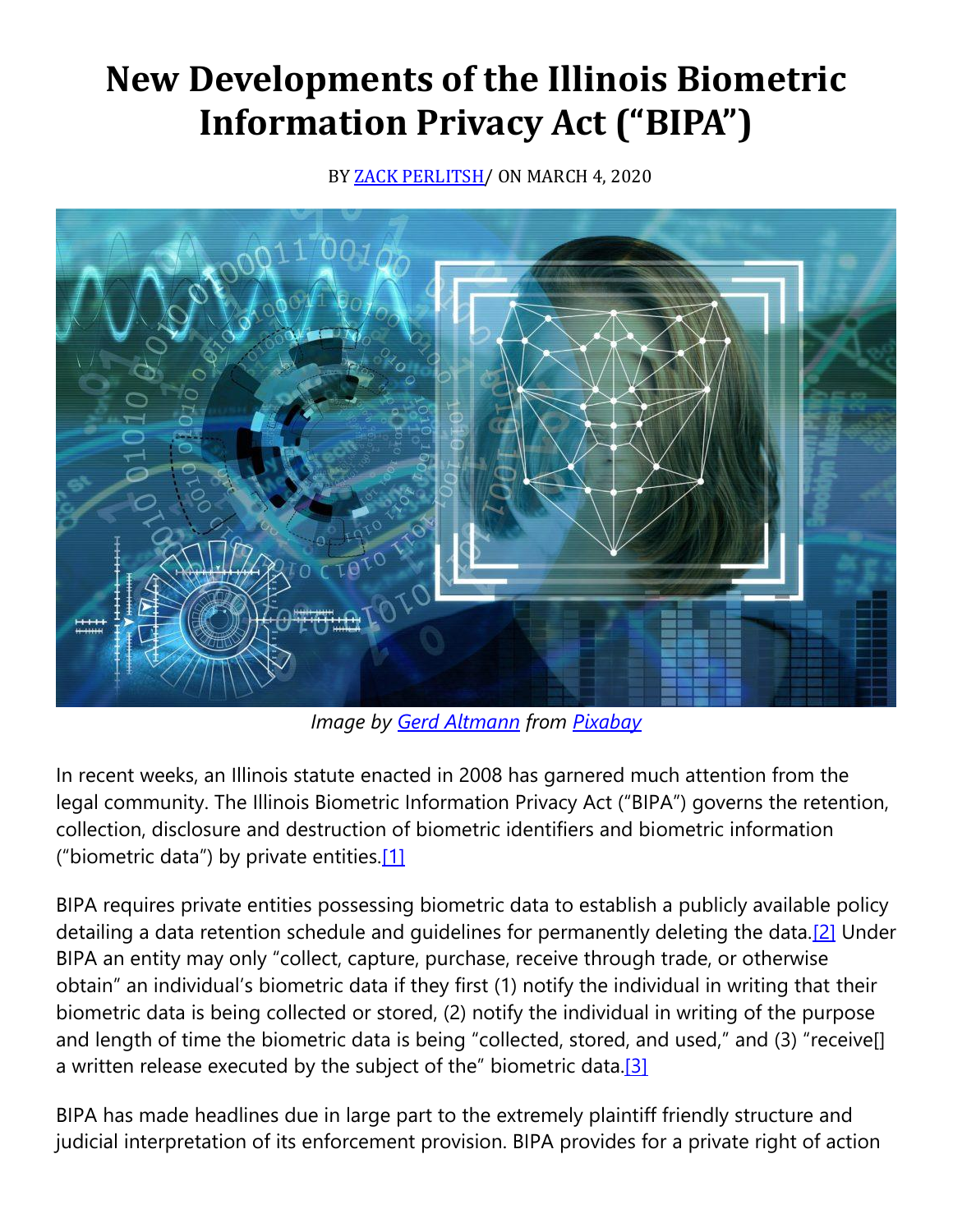by any "person aggrieved by a violation" of the Act against willful, negligent and reckless parties.<sup>[4]</sup> For each individual violation, a plaintiff may recover (1) the greater of liquidated or actual damages, and (2) attorneys' fees and costs.<sup>[\[5\]](https://cardozoaelj.com/2020/03/04/new-developments-of-the-illinois-biometric-information-privacy-act-bipa/#_ftn5)</sup>

There are strong policy reasons for enacting a statute that staunchly protects individual's biometric data. The use of biometric data is still in its relatively infantile stage making the full ramifications of biometric technology unknown.<sup>[6]</sup> Further, the inherent, biologically linked, uniqueness that the biometric data contains warrants its heightened protection.<sup>[7]</sup> The legislature highlighted the fact that if one's social security number is compromised it can be changed, whereas biometric data is permanent and if compromised the individual is forever at risk[.\[8\]](https://cardozoaelj.com/2020/03/04/new-developments-of-the-illinois-biometric-information-privacy-act-bipa/#_ftn8)

*Rosenbach v. Six Flags*, a case decided by the Supreme Court of Illinois in January 2019, hinged on the interpretation of the enforcement provisions of BIPA and whether actual damages need to be alleged in order to bring an action under BIPA[.\[9\]](https://cardozoaelj.com/2020/03/04/new-developments-of-the-illinois-biometric-information-privacy-act-bipa/#_ftn9) In *Rosenbach* it was alleged that in order for a 14-year-old boy to enter Six Flags and claim his entry pass, he was required to, among other things, provide his fingerprint. The alleged BIPA violations included (1) collecting, capturing, storing, or obtaining biometric data without written notice, (2) lack of notice regarding purpose of collection and length of use, and (3) not obtaining a written release of the biometric data[.\[10\]](https://cardozoaelj.com/2020/03/04/new-developments-of-the-illinois-biometric-information-privacy-act-bipa/#_ftn10)

The *Rosenbach* court held that an individual may allege a mere violation of their rights under BIPA, without any additional actual damages, to "qualify as an 'aggrieved' person and be entitled to seek liquidated damages and injunctive relief pursuant to the Act."[\[11\]](https://cardozoaelj.com/2020/03/04/new-developments-of-the-illinois-biometric-information-privacy-act-bipa/#_ftn11) The court held that a mere technical violation of BIPA would be sufficient to maintain an actionable claim.

In August 2019, the 9<sup>th</sup> Circuit expanded *Rosenbach* to grant Article III standing where it was alleged that BIPA was violated. In *Patel v. Facebook* it was alleged that Facebook subjected a class of plaintiffs to facial recognition-technology (via the "Tag Suggestions" features) without providing notice and without maintaining a retention and destruction schedule as required by BIPA.<sup>[12]</sup> Facebook extracted geometric data points from users photos and compared them to Facebook's "database of user face templates," if a match was found, Facebook would "suggest tagging the person in the photo."[\[13\]](https://cardozoaelj.com/2020/03/04/new-developments-of-the-illinois-biometric-information-privacy-act-bipa/#_ftn13)

The  $9<sup>th</sup>$  Circuit held that standing ought to be conferred because the plaintiffs "alleged a concrete injury-in-fact sufficient to confer Article III standing." $[14]$  First the 9<sup>th</sup> Circuit determined that Facebooks alleged violations "invades an individual's private affairs and concrete interests."[\[15\]](https://cardozoaelj.com/2020/03/04/new-developments-of-the-illinois-biometric-information-privacy-act-bipa/#_ftn15) The court emphasized the various ways facial mapping technology could be used to invade one's privacy from unlocking their phone to tracking them via realtime surveillance.<sup>[16]</sup> Next, the 9<sup>th</sup> Circuit concluded that a mere procedural violation of BIPA could constitute an injury-in-fact because "the procedural protections in BIPA 'are particularly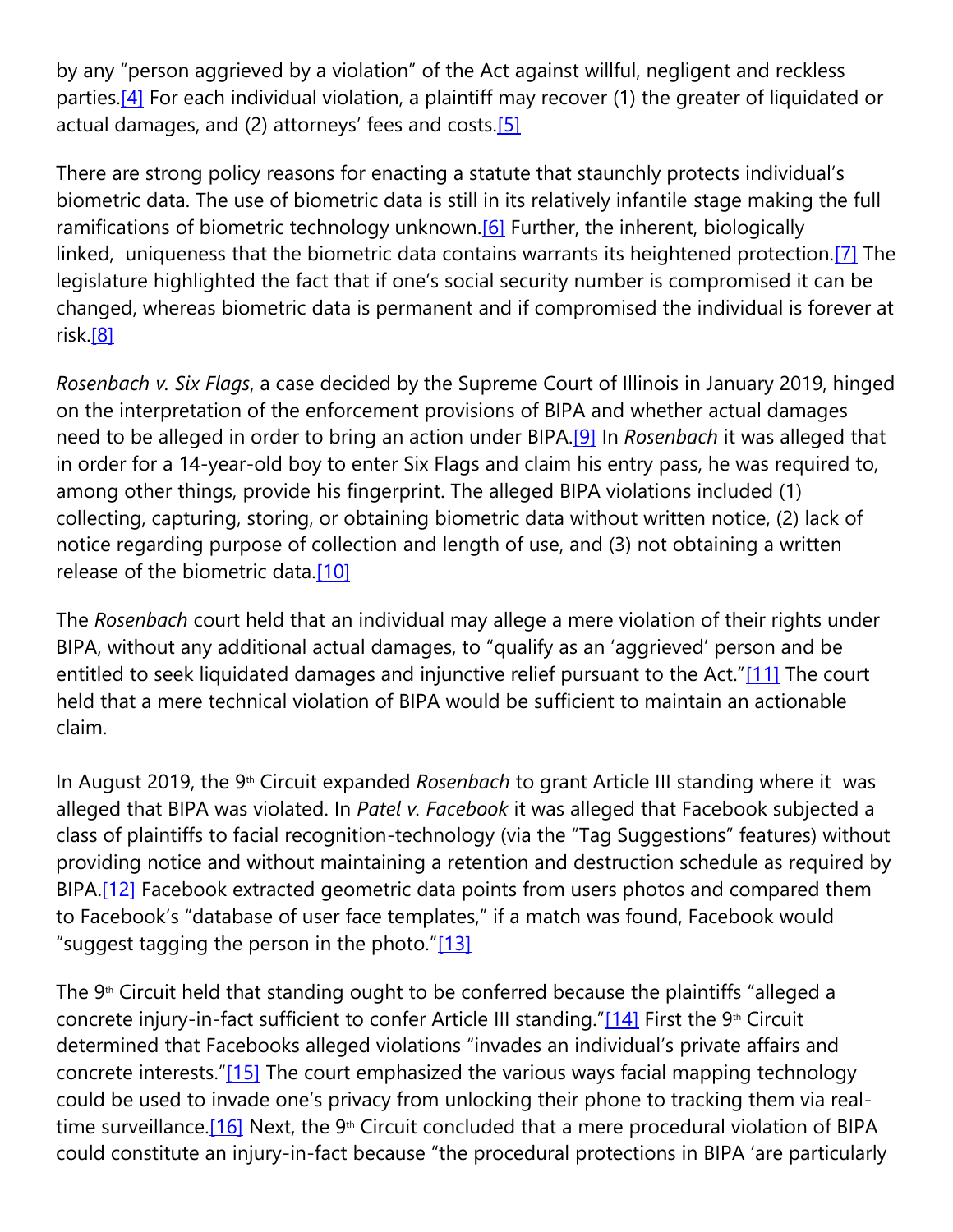crucial in our digital world' because '[w]hen a private entity fails to adhere to the statutory procedures … the right of the individual to maintain his or her biometric privacy vanishes into thin air."[\[17\]](https://cardozoaelj.com/2020/03/04/new-developments-of-the-illinois-biometric-information-privacy-act-bipa/#_ftn17)

It is clear from the  $9<sup>th</sup>$  Circuit and Illinois Supreme Court rulings that the enforcement provision of BIPA is extremely strong. Even claims which only allege technical or procedural BIPA violations are actionable.

Interestingly, a federal district court in Illinois (in the  $7<sup>th</sup>$  Circuit) seemingly veered from the 9th Circuit's decision in *Facebook*. *Bryant v. Compass* presented the same issue regarding the extent of injury required to satisfy Article III standing in a BIPA case. Plaintiffs alleged that Compass vending machines required users to provide fingerprints in order to purchase items[.\[18\]](https://cardozoaelj.com/2020/03/04/new-developments-of-the-illinois-biometric-information-privacy-act-bipa/#_ftn18) Citing Northern District of Illinois precedent, the court concluded that the plaintiffs lacked Article III standing because the fingerprints were only used as the plaintiff expected and were not used for any other purpose nor distributed to a third party.<sup>[19]</sup>

The court distinguished *Facebook* because the plaintiffs there had no reason to anticipate that photos they posted would be analyzed and stripped for their facial template, whereas in the present case, the fingerprint was only used in the way known and anticipated by the plaintiffs[.\[20\]](https://cardozoaelj.com/2020/03/04/new-developments-of-the-illinois-biometric-information-privacy-act-bipa/#_ftn20) The Court concluded by holding that establishing that one is an "aggrieved person" who is entitled to relief under BIPA does not necessarily establish that the individual would have Article III standing in federal court. Since there were no "actual injuries" and the only BIPA violations were simply procedural in nature (lack of written consent and lack of a written policy), there could not be Article III standing[.\[21\]](https://cardozoaelj.com/2020/03/04/new-developments-of-the-illinois-biometric-information-privacy-act-bipa/#_ftn21)

BIPA "has proven to be remarkably long-sighted and resistant to attempts by industry (including, apparently, by Facebook while it fought its own court battle) to water it down."[\[22\]](https://cardozoaelj.com/2020/03/04/new-developments-of-the-illinois-biometric-information-privacy-act-bipa/#_ftn22) Although the legislature and courts have stressed the strong policy reasons behind BIPA, is the ease of bringing a BIPA claim problematic? The magnitude of potential damages which could result from the misuse of biometric data surely create a strong need for legislation that promotes deterrence to the highest degree as BIPA does.

The importance of encouraging private entities to comply with all aspects of BIPA cannot be overstated. Even if a private entity collecting biometric data is without malicious intent, it is extremely important to protect the data from bad actors who may wish to hack these private entities. Complying with BIPA would likely reduce the risk of biometric data being compromised by requiring policies which detail the eventual permanent deletion of said data and notification requirements which afford individuals the chance to opt out of providing their biometric data if they so choose.

Though enforcement against BIPA violators is of high importance, individuals who are unable to allege any actual damages outside a mere technical violation of their rights under BIPA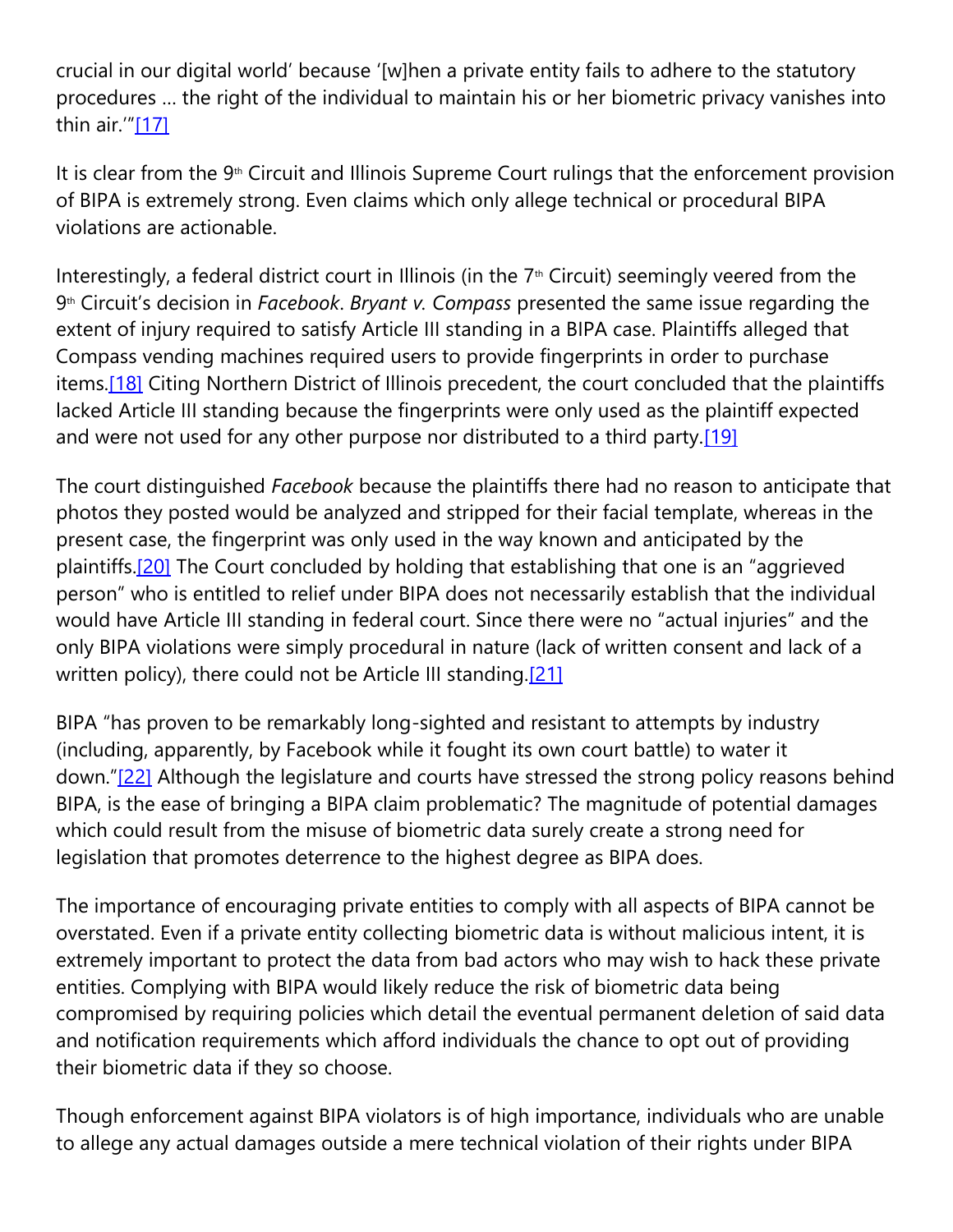should not be afforded a cause of action by the legislature. Instead of allowing a private cause of action where no actual damages were endured, Illinois should only provide a right of action to the attorney general. Without such a limitation, unharmed plaintiffs are motivated to bring BIPA suits against potentially innocent companies who will either be forced into expensive and lengthy litigation in an attempt to clear their name or settle for high amounts – neither outcome should be acceptable.

Experts have predicted that the floodgates will continue to open and BIPA suits will continue to arise in 2020, and so far, their predictions have come true.<sup>[23]</sup>

This past January, on the heels of the 9<sup>th</sup> Circuit's determination that the plaintiffs in *Patelv*. *Facebook* had Article III standing, Facebook announced that they would settle the suit for \$550 million.<sup>[24]</sup> Soon after the settlement was announced a number of high-profile BIPA cases were filed.

On February 6, 2020, a class action suit was filed against Google in the Northern District of California[.\[25\]](https://cardozoaelj.com/2020/03/04/new-developments-of-the-illinois-biometric-information-privacy-act-bipa/#_ftn25) Similar to *Facebook*, the suit alleges that Google creates facial templates from photos uploaded to Google Photos and applies facial recognition technology to those photos and templates without obtaining written consent from users.<sup>[26]</sup>

On February 13, 2020, a class action suit was filed against Clearview AI in New York[.\[27\]](https://cardozoaelj.com/2020/03/04/new-developments-of-the-illinois-biometric-information-privacy-act-bipa/#_ftn27) The suit alleges that Clearview AI "actively collected, stored and used Plaintiffs' biometrics — and the biometrics of most of the residents of Illinois — without providing notice, obtaining informed written consent or publishing data retention policies."[\[28\]](https://cardozoaelj.com/2020/03/04/new-developments-of-the-illinois-biometric-information-privacy-act-bipa/#_ftn28) Clearview AI is a start-up that has scraped the internet for public images for the purpose of subjecting it to facial recognition technology. They have developed an app that allows a user to take a picture of a person, upload it to the app, and the app will show the user all public photos of that person along with links to said pictures.<sup>[29]</sup> Law enforcement has used Clearview AI to solve a number of criminal cases[.\[30\]](https://cardozoaelj.com/2020/03/04/new-developments-of-the-illinois-biometric-information-privacy-act-bipa/#_ftn30)

With the high BIPA damages, the ease of a company violating BIPA and the low bar required to bring a BIPA suit, the influx of BIPA cases will likely continue, putting all companies who use any type of biometric data subject to BIPA at a very high risk of costly litigation or settlement.

It will be interesting to see how other states tackle the issue of biometric data privacy and whether other state follow the lead and draft tough-on-violators, BIPA-like, legislation. Further, monitoring how other district courts tackle the Article III standing issue is important as well, tracking whether the courts follow the lead of the *Compass* court and trend towards raising the bar for plaintiffs, or whether they will continue to trend towards a lower bar like *Rosenbach* and *Facebook.*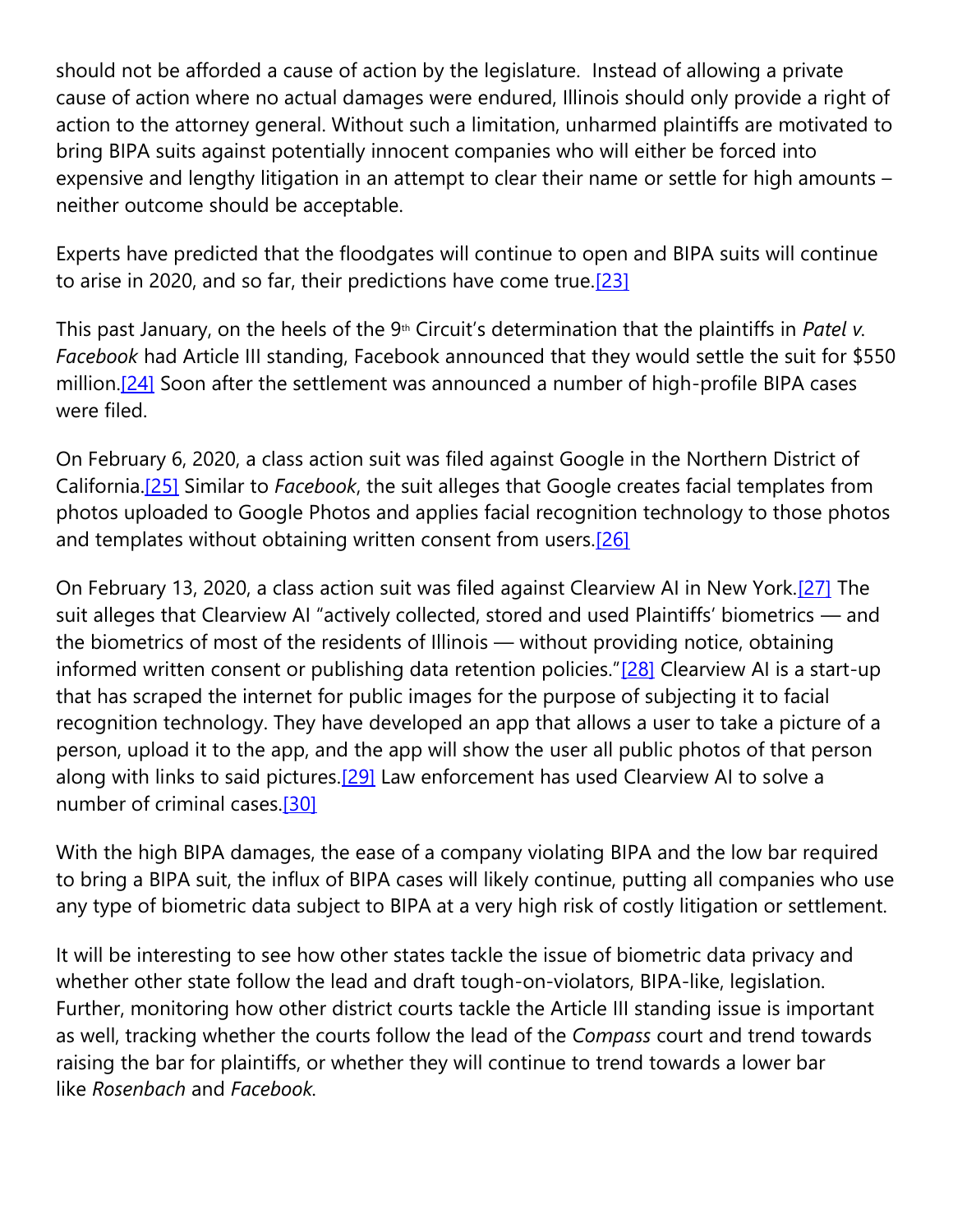*Zack Perlitsh is a Second Year Law Student at the Benjamin N. Cardozo School of Law and a Staff Editor at the Cardozo Arts & Entertainment Law Journal. Zack is interested in corporate law, asset management, and privacy & data law.*

[\[1\]](https://cardozoaelj.com/2020/03/04/new-developments-of-the-illinois-biometric-information-privacy-act-bipa/#_ftnref1) 740 III. Comp. Stat. Ann. 14/15 (West).

[\[2\]](https://cardozoaelj.com/2020/03/04/new-developments-of-the-illinois-biometric-information-privacy-act-bipa/#_ftnref2) *Id.*

[\[3\]](https://cardozoaelj.com/2020/03/04/new-developments-of-the-illinois-biometric-information-privacy-act-bipa/#_ftnref3) *Id.*

[\[4\]](https://cardozoaelj.com/2020/03/04/new-developments-of-the-illinois-biometric-information-privacy-act-bipa/#_ftnref4) 740 III. Comp. Stat. Ann. 14/20 (West).

[\[5\]](https://cardozoaelj.com/2020/03/04/new-developments-of-the-illinois-biometric-information-privacy-act-bipa/#_ftnref5) *Id.*

[\[6\]](https://cardozoaelj.com/2020/03/04/new-developments-of-the-illinois-biometric-information-privacy-act-bipa/#_ftnref6) 740 III. Comp. Stat. Ann. 14/5 (West).

[\[7\]](https://cardozoaelj.com/2020/03/04/new-developments-of-the-illinois-biometric-information-privacy-act-bipa/#_ftnref7) *Id.*

[\[8\]](https://cardozoaelj.com/2020/03/04/new-developments-of-the-illinois-biometric-information-privacy-act-bipa/#_ftnref8) *Id.*

[\[9\]](https://cardozoaelj.com/2020/03/04/new-developments-of-the-illinois-biometric-information-privacy-act-bipa/#_ftnref9) Rosenbach v. Six Flags Entm't Corp., 129 N.E.3d 1197 (Ill. 2019).

[\[10\]](https://cardozoaelj.com/2020/03/04/new-developments-of-the-illinois-biometric-information-privacy-act-bipa/#_ftnref10) *Id.* at 1201.

[\[11\]](https://cardozoaelj.com/2020/03/04/new-developments-of-the-illinois-biometric-information-privacy-act-bipa/#_ftnref11) *Id.* at 1207.

[\[12\]](https://cardozoaelj.com/2020/03/04/new-developments-of-the-illinois-biometric-information-privacy-act-bipa/#_ftnref12) Patel v. Facebook, Inc., 932 F.3d 1264, 1268 (9th Cir. 2019), cert. denied, No. 19-706, 2020 WL 283288 (U.S. Jan. 21, 2020).

[\[13\]](https://cardozoaelj.com/2020/03/04/new-developments-of-the-illinois-biometric-information-privacy-act-bipa/#_ftnref13) *Id.*

[\[14\]](https://cardozoaelj.com/2020/03/04/new-developments-of-the-illinois-biometric-information-privacy-act-bipa/#_ftnref14) *Id.* at 1274.

[\[15\]](https://cardozoaelj.com/2020/03/04/new-developments-of-the-illinois-biometric-information-privacy-act-bipa/#_ftnref15) *Id.* at 1273.

[\[16\]](https://cardozoaelj.com/2020/03/04/new-developments-of-the-illinois-biometric-information-privacy-act-bipa/#_ftnref16) *Id.*

[\[17\]](https://cardozoaelj.com/2020/03/04/new-developments-of-the-illinois-biometric-information-privacy-act-bipa/#_ftnref17) *Id.* at 1274 (quoting Rosenbach v. Six Flags Entm't Corp., 129 N.E.3d 1197, 1206 (Ill. 2019)).

[\[18\]](https://cardozoaelj.com/2020/03/04/new-developments-of-the-illinois-biometric-information-privacy-act-bipa/#_ftnref18) Bryant v. Compass Grp. USA, Inc., No. 19 C 6622, 2020 WL 433868, at \*1 (N.D. III. Jan. 28, 2020).

[\[19\]](https://cardozoaelj.com/2020/03/04/new-developments-of-the-illinois-biometric-information-privacy-act-bipa/#_ftnref19) *Id.* at \*4.